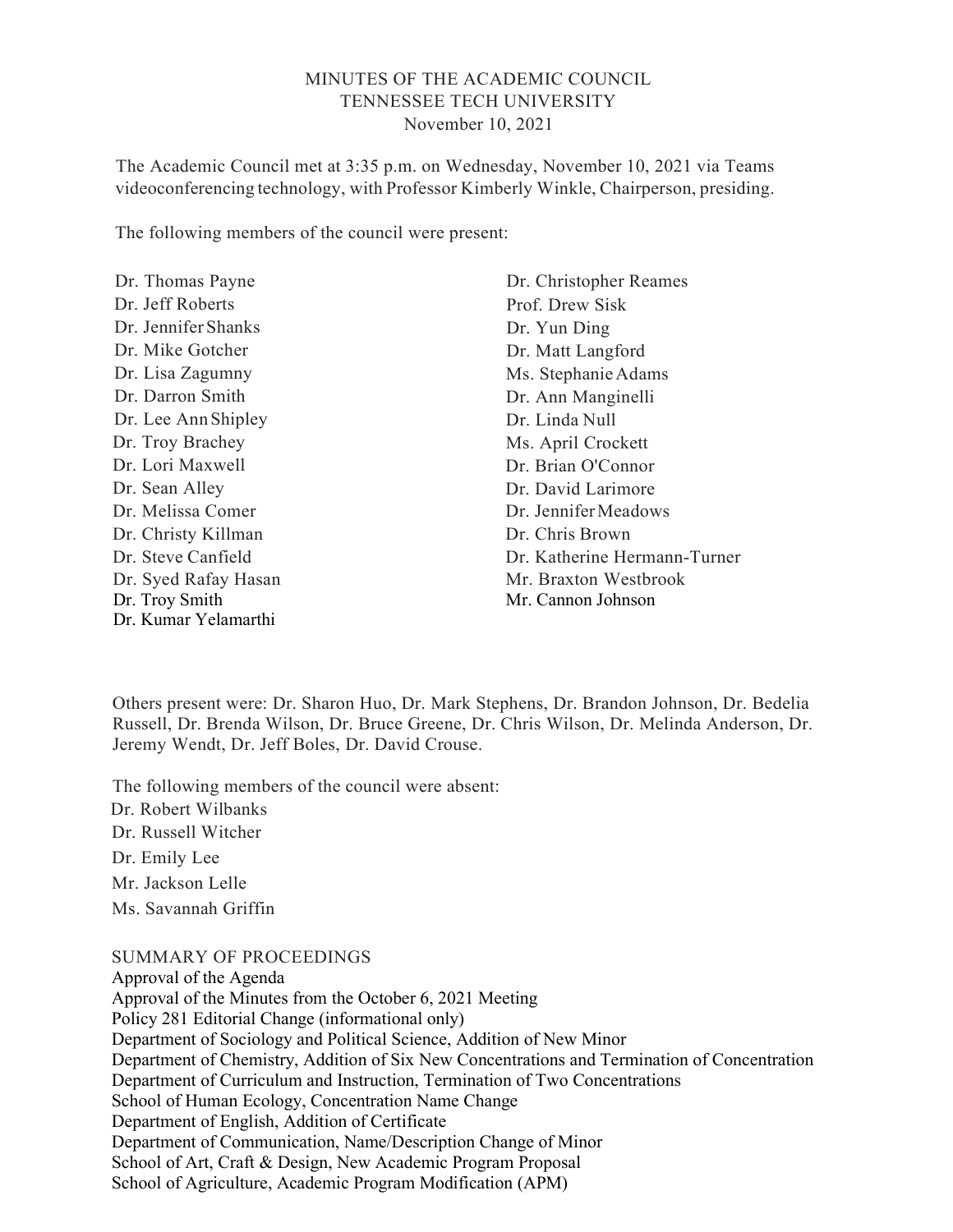General and Basic Engineering, New Minor in Industrial and Systems Engineering Amend Academic Council Procedures to Align with Administrative Council Such Other Matters Adjournment

#### PROCEEDINGS

### Approval of the Agenda

Dr. Lisa Zagumny MOVED approval and Ms. Stephanie Adams SECONDED. APPROVED unanimously.

#### Approval of the minutes from the October 6, 2021 Meeting

Dr. Lisa Zagumny MOVED approval and Mr. Braxton Westbrook SECONDED. APPROVED unanimously.

### Policy 281 Editorial Change (informational only)

Dr. Mark Stephens stated that on July 6, 2021 the Graduate Studies Executive Council (GSEC) approved a request to update Policy 281, Graduate Student Reinstatement after Dismissal and Appeal Procedures. The policy is modified to replace the title of the reinstatement form from "Request for Exception to University Requirement" to "Reinstatement Request" form. This change reflects the form that is in use today.

### Department of Sociology and Political Science, Addition of New Minor

Dr. Lori Maxwell stated that the Department of Sociology and Political Science in the College of Arts and Sciences and the Computer Science Department in the College of Engineering propose the creation of a new Interdisciplinary minor in "Cyber Crime, Law and Society." The minor will be housed in the Department of Sociology and Political Science. After minimal discussion, Dr. Lisa Zagumny MOVED approval and Mr. Braxton Westbrook SECONDED. APPROVED unanimously.

### Department of Chemistry, Addition of Six New Concentrations and Termination of One **Concentration**

Dr. David Crouse stated that the following options in the Chemistry B.S. Degree, Applied Chemistry Concentration (Business Chemistry, Chemistry, Environmental Chemistry, Forensic Chemistry, Health Sciences, Industrial Chemistry) be elevated to the level of concentrations. To accomplish this, we are creating six new concentrations and deleting the Applied Chemistry. Dr. Lisa Zagumny MOVED approval and Mr. Braxton Westbrook SECONDED. APPROVED unanimously.

#### Department of Curriculum and Instruction, Termination of Two Concentrations

Dr. Jeremy Wendt stated that the department of Curriculum and Instruction requests the termination of both the Special Education, SE Interventionist K-8 and the Special Education, Comprehensive Program concentrations. In Fall of 2020 we established a new combined program that incorporates both of these programs. All students in the existing SE Interventionist K-8 or Comprehensive Program concentrations will have either graduated or changed their major to the new combined concentration by Fall 2022. After minimal discussion, Dr. Lisa Zagumny MOVED approval and Mr. Braxton Westbrook SECONDED. APPROVED unanimously.

#### School of Human Ecology, Concentration Name Change

Dr. Melinda Anderson stated that changing the current curriculum in this concentration has been expanded to include an intensive study of development throughout the lifespan. Courses include Child Development (HEC 2200), Middle Childhood/Adolescent Development (HEC 3500), and Young Adulthood/Aging Development (HEC 3700). For the concentration name to be focused on only child development is misleading in terms of content knowledge. Many graduates are pursuing jobs working with adolescents and the elderly population, as well as in child development. The School of Human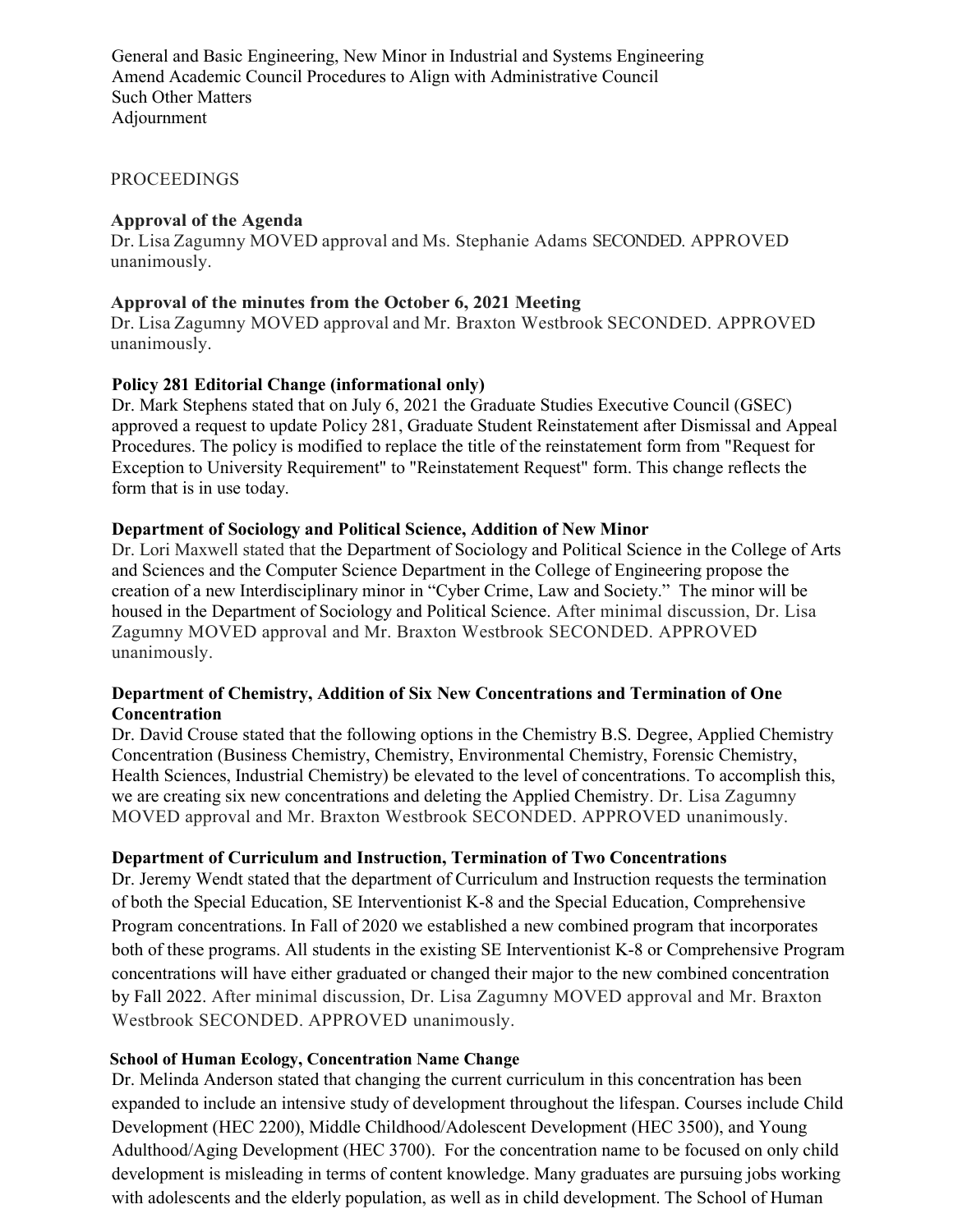Ecology feels this change is more inclusive. After minimal discussion, Dr. Lisa Zagumny MOVED approval and Mr. Braxton Westbrook SECONDED. APPROVED unanimously.

## Department of English, Addition of Certificate

Dr. Linda Null stated that the certificate in Technical Writing and Communication provides students with fundamental technical writing and communication skills, as well as with a credential they can list on their transcripts and resumes that will increase their marketability. More practically for our Professional and Technical Communication (PTC) Program within the English Department, this Certificate will provide additional opportunities for increased student enrollments in our PTC courses currently being offered. After minimal discussion Dr. Troy Brachey MOVED approval and Mr. Braxton Westbrook SECONDED. APPROVED unanimously.

# Department of Communication, Name/Description Change of Minor

Dr. Brenda Wilson stated that the minor will consist of 12 additional credit hours offered by the Communication Studies Program, of those six credit hours must be upper division (3000 and above). This change is being made to prevent confusion between the two minors in the department. After minimal discussion Dr. Kumar Yelamarthi MOVED approval and Mr. Braxton Westbrook SECONDED. APPROVED unanimously.

# School of Art, Craft & Design, New Academic Program Proposal

Professor Kimberly Winkle stated that the BS degree would expand degree offerings that capitalize on the strong STEM programming already in place at TN Tech by providing an avenue for and culture that promotes cross-curricular collaboration and to better serve a growing portion of our student population as we experience an increase of transfer students, students entering with significant dualenrollment credits, and/or students not wishing or unable to complete the requirements of the rigorous professional BFA degree which has little curricular flexibility. After minimal discussion Dr. Lisa Zagumny MOVED approval and Dr. Troy Smith SECONDED. APPROVED unanimously.

## School of Agriculture, Academic Program Modification (APM)

Dr. Bruce Greene stated that the School of Agriculture currently provides one degree, a B.S. degree in Agriculture, that includes 11 concentrations representing various disciplines within the major. The combined Animal Science and Pre-Veterinary Science concentrations have comprised approximately 34% of the total enrollment over the past 5 years. Average number of graduates in these two concentrations has been 19 over the past 5 years. Potential student recruits, current students, alumni, and potential employers of graduates oftentimes have indicated that the animal science and pre-vet programs in the School of Agriculture would be more advantageous if they lead to a B.S. degree in Animal Science rather than a B. S. Degree in Agriculture. After minimal discussion Dr. Lisa Zagumny MOVED approval and Dr. Kumar Yelamarthi SECONDED. APPROVED unanimously.

## General and Basic Engineering, New Minor in Industrial and Systems Engineering

Dr. Chris Wilson stated Industrial and Systems Engineering (ISE) remains an important field of engineering. Within the State of Tennessee, knowledge of ISE subjects is very much sought after in industry. With the addition of ENGR 3300 and ENGR 3400, there is more than sufficient coursework to support the minor. The GBE Department currently includes four faculty members with degrees in ISE or related fields. Thus, there is sufficient expertise to offer this minor. After minimal discussion Dr. Troy Smith MOVED approval and Dr. Thomas Payne SECONDED. APPROVED unanimously.

## Amend Academic Council procedures to Align with Administrative Council

Professor Kimberly Winkle stated that policies put forward to Academic Council with substantive changes be brought first as informational items. Professor Winkle explained that policies with substantial revisions be brought first as an informational item to Council for review and the second review would be for a vote After minimal discussion, Dr. Lisa Zagumny MOVED approval and Mr. Braxton Westbrook SECONDED. APPROVED unanimously.